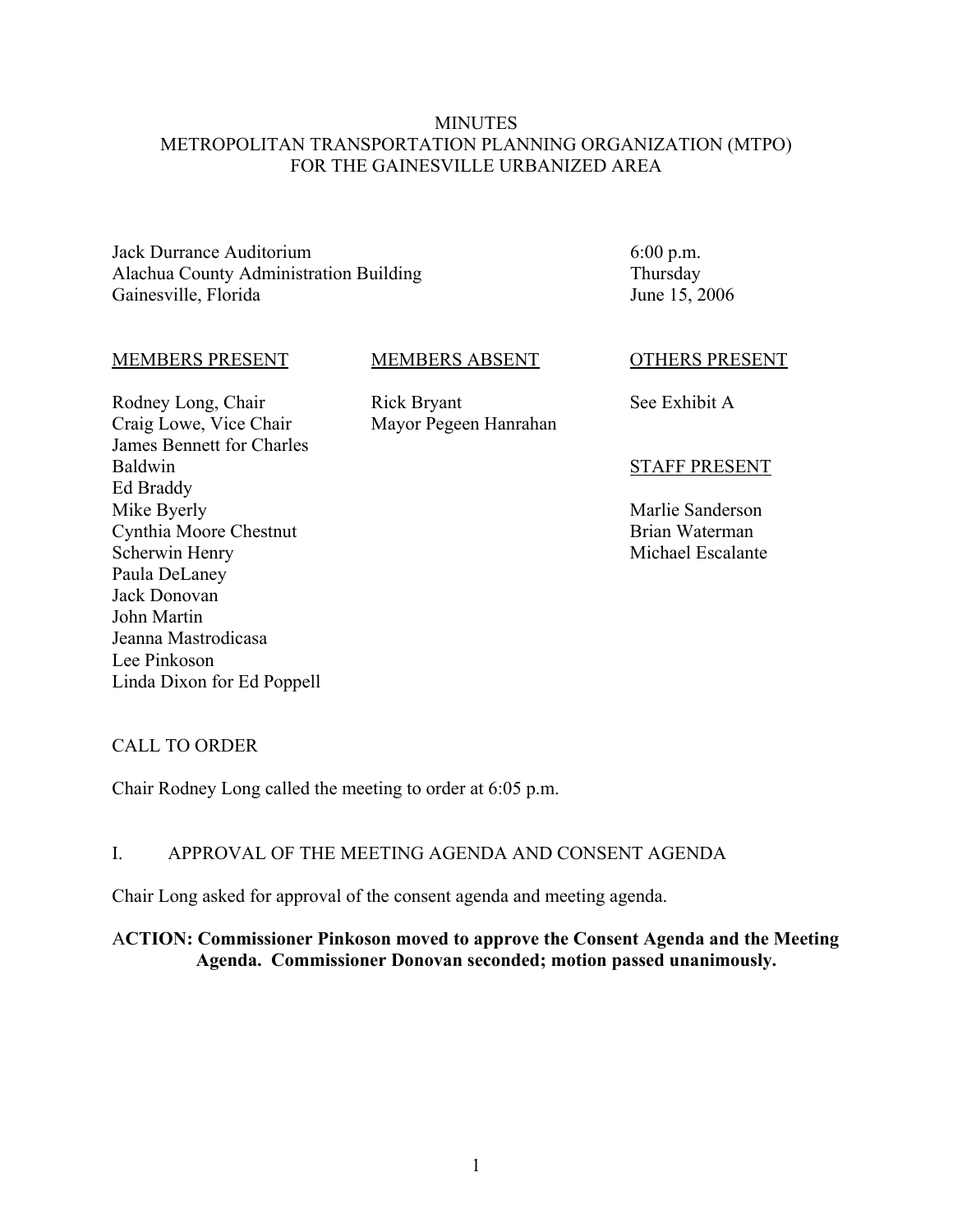# II. US 441 TRANSIT CORRIDOR PROGRAM

Mr. Marlie Sanderson, MTPO Director of Transportation Planning, stated that MTPO Chair Long requested a status report on the US 441 Transit Corridor Program. He noted that this project has been a collaborative effort among the MTPO, Alachua County, City of Gainesville and the City of Alachua. He reported that the Florida Department of Transportation (FDOT) has awarded a one-year grant of \$83,750 for this project. He discussed the program and answered questions.

Chair Long thanked the participants in the grant application process.

Mr. James Bennett, FDOT Urban Area Transportation Development Engineer, discussed the Transit Corridor Program application process and answered questions.

**It was a consensus of the MTPO to authorize the MTPO Chair to send a letter to the City of Alachua regarding the US 441 Transit Corridor Program grant award and ask when the City expects to approve a resolution accepting the grant. It was also a consensus of the MTPO to ask the City of Alachua to give the MTPO a status report concerning implementation of this project in six months.**

Mr. Bennett discussed the Joint Participation Agreement process that the City of Alachua needs to execute in order to receive the grant.

# III. URBAN VILLAGE- ACTION PLAN

Mr. Sanderson stated that the MTPO, at its May 2<sup>nd</sup> meeting, discussed the *Urban Village: SW 20<sup>th</sup> Avenue Transportation Design Proposal*. He said that during this discussion, the MTPO approved a motion which included requesting that Alachua County, the City of Gainesville, Florida Department of Transportation and University of Florida work with MTPO staff to develop proposals and action items to implement the Urban Village:  $SW 20<sup>th</sup>$  Avenue Transportation Design Proposal within 60 days.

Mr. Sanderson made a presentation concerning the draft *Urban Village Action Plan* and answered questions.

Mr. Michael Fay, Alachua County Public Works Department Assistant Director, discussed reserve trips on Archer Road and answered questions.

Mr. Sanderson stated that there needs to be active participation by City and County planning staffs. He said that MTPO staff could support the City and County planning staffs and the County's general planning consultant. He said that the funding partnership could include the City, County, MTPO and University. He added that the MTPO could fund up to \$30,000 for this project.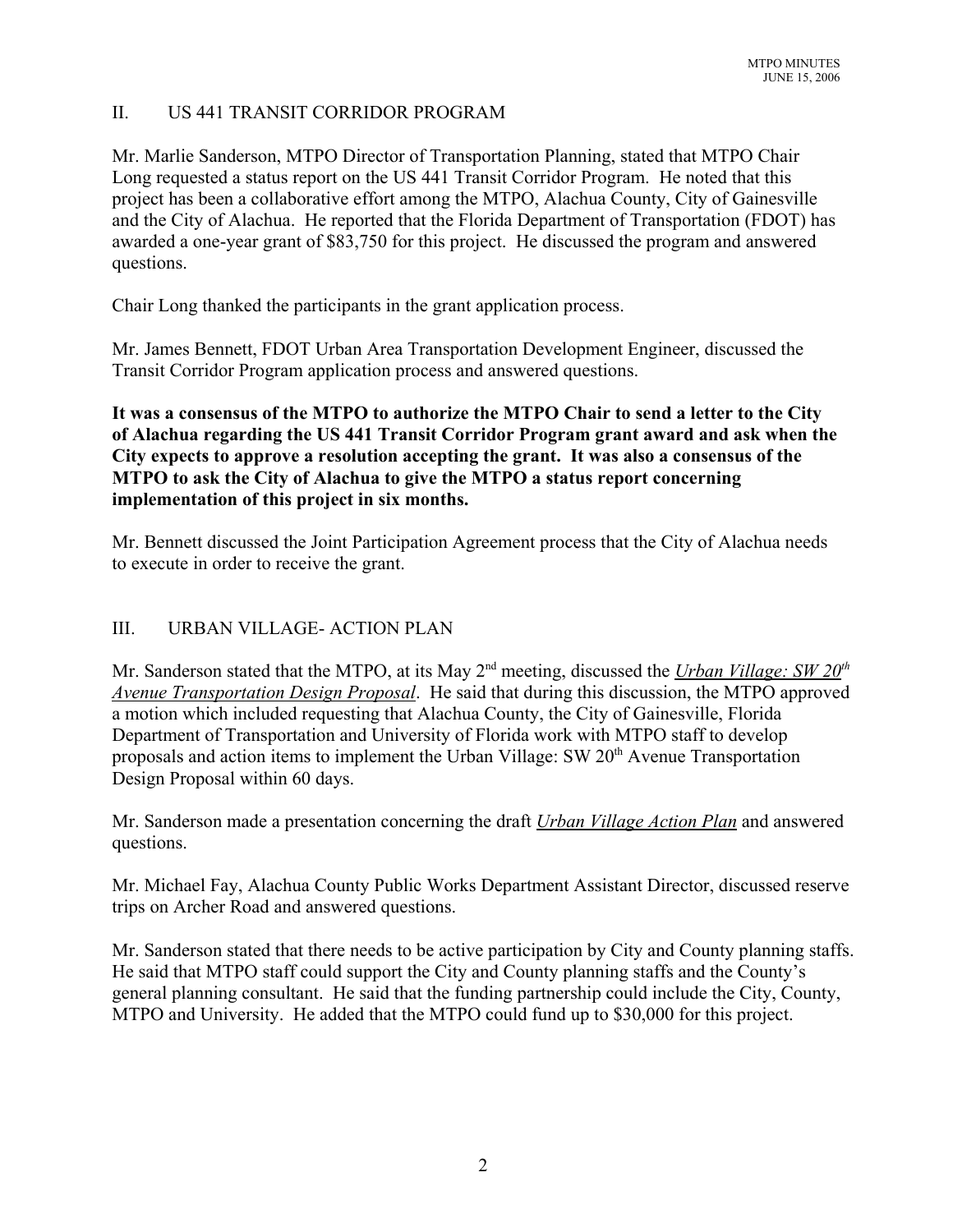Mr. Ralph Hilliard, City of Gainesville Planning Manager, stated that the City's Comprehensive Plan is already capable of accommodating the Urban Village proposal. He said that the roadway grid was critical to the implementation of the Urban Village concept. He noted that the City Manager would have to make a recommendation on the funding participation level to the City Commission.

Chair Long noted that joint City-County planning is the best option. He suggested adding development of a work plan and scope of services by the City, County, University and MTPO staffs as a ninth recommendation.

Mr. Rick Drummond, Alachua County Growth Management Director, discussed his concerns about the draft *Urban Village Action Plan*, including the following issues:

- 1. the scope of the Urban Village area needs to be resolved;
- 2. the type of joint planning, whether it's formal or informal;
- 3. how to deal with concurrency, since the area is surrounded by Transportation Concurrency Areas;
- 4. that a Multimodal District would have to be done jointly;
- 5. City and County planning priorities; and
- 6. whether December  $31<sup>st</sup>$  target date could be met.

# **ACTION: Commissioner Pinkoson moved to approve the eight recommended actions listed on pages 37 and 38 of the** *Urban Village- Action Plan* **(attached as Exhibit B) with one additional recommendation to request that the City, County, University and MTPO staffs develop a work plan and scope of services. Commissioner Chestnut seconded.**

# **FRIENDLY AMENDMENT:**

**Commissioner Byerly moved to amend recommendation 3.C to delete the second sentence. Motion was accepted by Commissioner Pinkoson and Commissioner Chestnut.**

## **ACTION AS AMENDED:**

**Commissioner Pinkoson moved to:** 

- **1. approve the eight recommended actions listed on pages 37 and 38 of the** *Urban Village- Action Plan* **(attached as Exhibit B);**
- **2. add one additional recommendation to request that the City, County, University and MTPO staffs develop a work plan and scope of services; and**
- **3. amend recommended action 3.C to delete the second sentence.**

**Commissioner Chestnut seconded; motion passed unanimously.**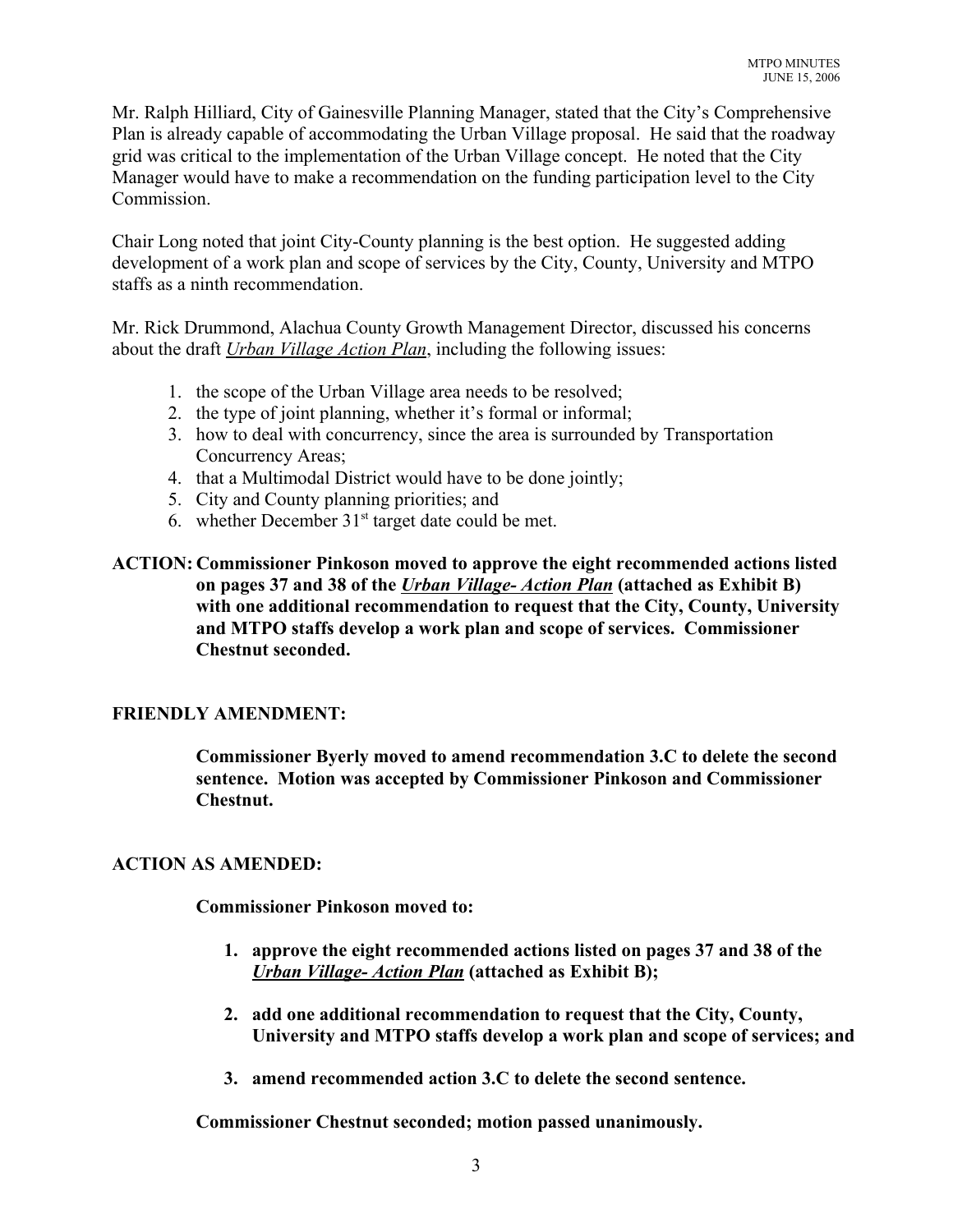Mr. Rick Hedrick, Alachua County Public Works Director, discussed his concern regarding the opportunity to test Auto Merge (A) to see if it is feasible.

Chair Long suggested that the MTPO Rural Advisor should serve on the MTPO Urban Village Steering Committee.

Mr. Sanderson stated that City and County staffs should take the lead on the joint planning effort.

# **ACTION: Commissioner Byerly moved to appoint Commissioner Pinkoson, Commissioner Byerly, Commissioner Donovan, Commissioner Mastrodicasa and Mr. Poppell to serve on the MTPO Urban Village Subcommittee (with the MTPO Rural Advisor serving on the Steering Committee). Commissioner DeLaney seconded; motion passed unanimously.**

# IV. UNFUNDED PROJECT PRIORITIES

Mr. Sanderson stated that, each year, the MTPO develops recommended transportation priorities for projects that are needed but not currently funded. He said that this information is used by FDOT each fall to develop its Tentative Five Year Work Program. He discussed the draft Fiscal Years 2007/2008 - 2011/2012, List of Priority Projects document and answered questions.

# **ACTION: Commissioner Byerly moved to approve Table 1 Enhancement Priorities. Commissioner DeLaney seconded; motion passed unanimously.**

Mr. Sanderson discussed Landscaping Priorities and answered questions.

Mr. Bennett noted that the S. Main Street Landscaping project is already funded and is no longer included in the MTPO' priorities document.

# **ACTION: Commissioner Byerly moved to approve Table 2 Landscaping Priorities. Commissioner Pinkoson seconded; motion passed unanimously.**

Mr. Sanderson discussed the Project, Development and Environment (PD&E) Study Priorities and answered questions.

# **ACTION: Commissioner Pinkoson moved to approve Table 3 Project, Development and Environment (PD&E) Study Priorities. Commissioner DeLaney seconded; motion passed unanimously.**

Mr. Sanderson discussed Public Transportation Priorities and answered questions.

# **ACTION: Commissioner Lowe moved to approve Table 4 Public Transportation Priorities. Commissioner DeLaney seconded; motion passed unanimously.**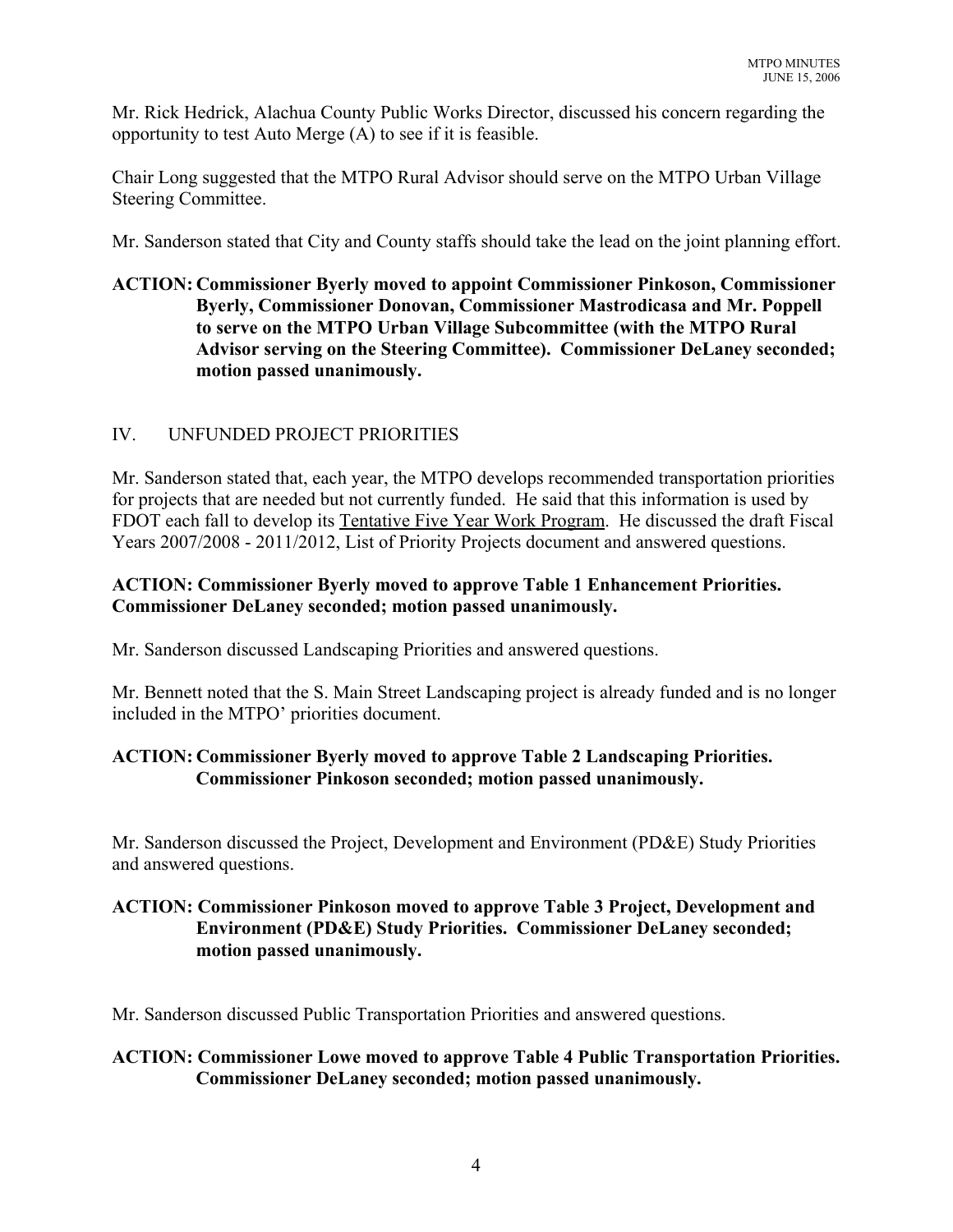Mr. Sanderson discussed Right-Of-Way Priorities and answered questions.

# **ACTION: Commissioner Pinkoson moved to approve Table 5 Right-Of-Way Priorities. Commissioner DeLaney seconded; motion passed unanimously.**

Mr. Sanderson discussed Safe Routes to School Priorities and answered questions. He noted that the Citizens Advisory Committee's recommendation only included the first priority.

# **ACTION: Commissioner Pinkoson moved to approve Table 6 Safe Routes to School Priorities. Commissioner DeLaney seconded; motion passed unanimously.**

Mr. Sanderson discussed Safety Priorities and answered questions.

A member of the MTPO asked about funding safety projects on the Interstate system.

Mr. Bennett discussed funding for the Interstate system and answered questions.

# **ACTION: Commissioner DeLaney moved to approve Table 7 Safety Priorities. Commissioner Donovan seconded; motion passed unanimously.**

Mr. Sanderson discussed the Strategic Intermodal System Priorities and answered questions.

# **ACTION: Commissioner Lowe moved to recommend that the MTPO approve Table 8 Strategic Intermodal System Priorities. Commissioner DeLaney seconded; motion passed unanimously.**

Mr. Sanderson discussed Surface Transportation Program (STP) Priorities and answered questions. He noted that the Alachua County Transportation Disadvantaged Coordinating Board recommends that the purchase of paratransit vans be the first priority.

# **ACTION: Commissioner Byerly moved to approve Table 9 Surface Transportation Program (STP) Priorities, revised to reverse Priority # 2 and Priority # 3. Commissioner DeLaney seconded.**

# **FRIENDLY AMENDMENT:**

**Commissioner Braddy moved to place Priority # 5 as the second priority. Commissioner Byerly accepted the amendment. Commissioner DeLaney did not accept the amendment.**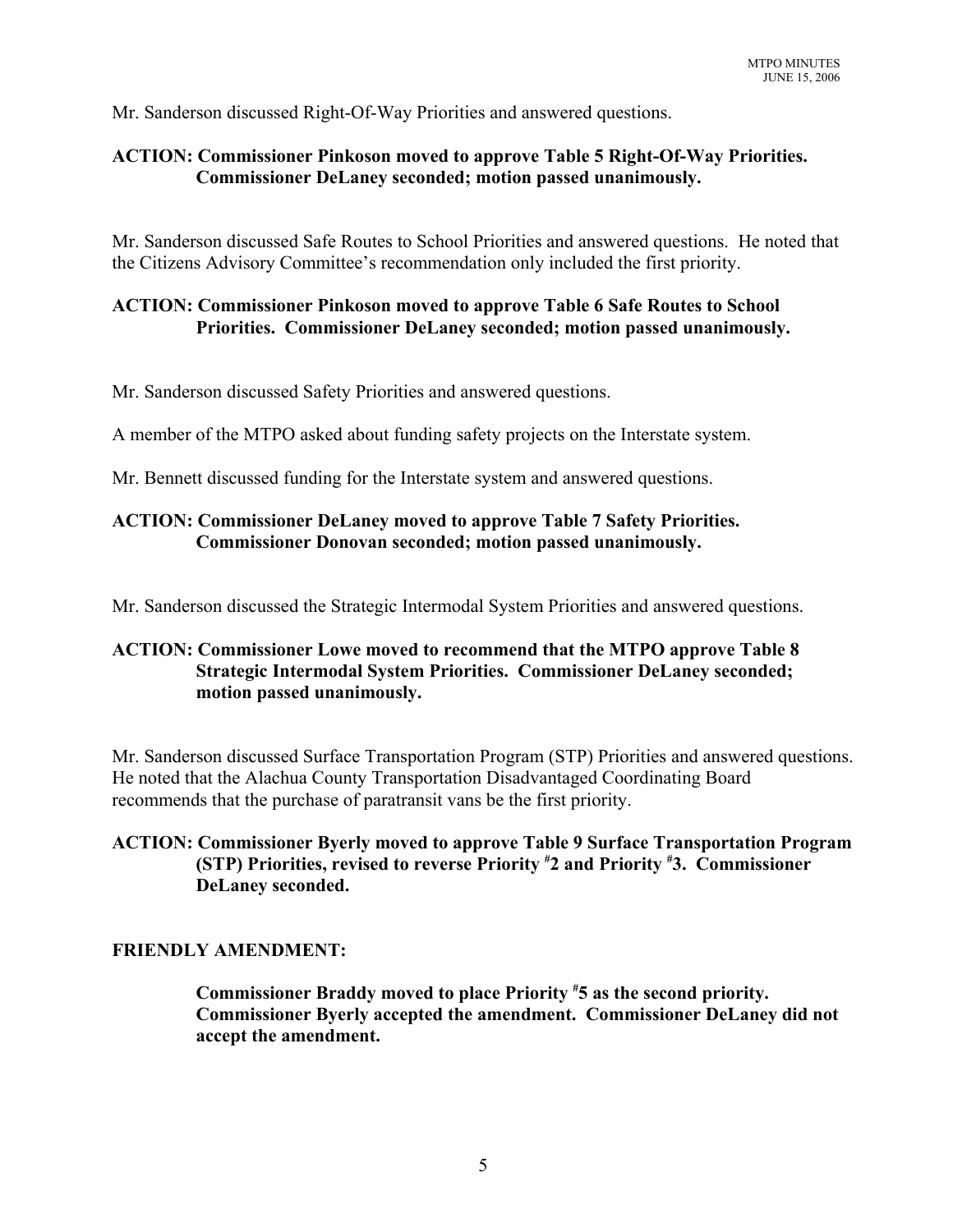## **SUBSTITUTE ACTION:**

**Commissioner Byerly moved to approve Table 9 Surface Transportation Program (STP) Priorities rank sequence as Priority # 1, Priority # 5, Priority # 3, Priority # 2 and Priority # 4 of the draft table. Commissioner Braddy seconded; motion failed due to a lack of a majority of the County Commission (Commissioner Byerly voting for the substitute action and Commissioner DeLaney, Commissioner Pinkoson and MTPO Chair Long voting against the substitute action).**

# **ACTION: Commissioner DeLaney moved to approve Table 9 Surface Transportation Program (STP) Priorities. Commissioner Lowe seconded; motion passed unanimously.**

Mr. Sanderson discussed Traffic Operations Priorities- State Highway System (SHS) Only and answered questions.

Chair Long discussed his concern for the Sunday signal timings at the Hawthorne Road/E. 15<sup>th</sup> Street and the Williston Road/SE 2<sup>nd</sup> Avenue intersections.

Mr. Brian Kanely, City of Gainesville Transportation Services Manager, stated that City staff would look into these timing issues.

# **ACTION: Commissioner DeLaney moved to approve Table 10 Traffic Operations Priorities-State Highway System (SHS) Only. Commissioner Lowe seconded; motion passed unanimously.**

Mr. Sanderson discussed Transit Corridor Development Priorities and answered questions.

# **ACTION: Commissioner Delaney moved to approve Table 11 Transit Corridor Development Priorities. Commissioner Henry seconded; motion passed unanimously.**

Mr. Sanderson discussed Transportation Disadvantaged Priorities- Transportation Disadvantaged Trust Funds and answered questions.

# **ACTION: Commissioner Lowe moved to approve Table 12 Transportation Disadvantaged Priorities- Transportation Disadvantaged Trust Funds. Commissioner DeLaney seconded; motion passed unanimously.**

Mr. Sanderson discussed Transportation Disadvantaged Priorities- Federal Transit Administration Section 5311- Nonurbanized Area Formula and answered questions.

# **ACTION: Commissioner Lowe moved to approve Table 13 Transportation Disadvantaged Priorities- Federal Transit Administration Section 5311- Nonurbanized Area Formula. Commissioner DeLaney seconded; motion passed unanimously.**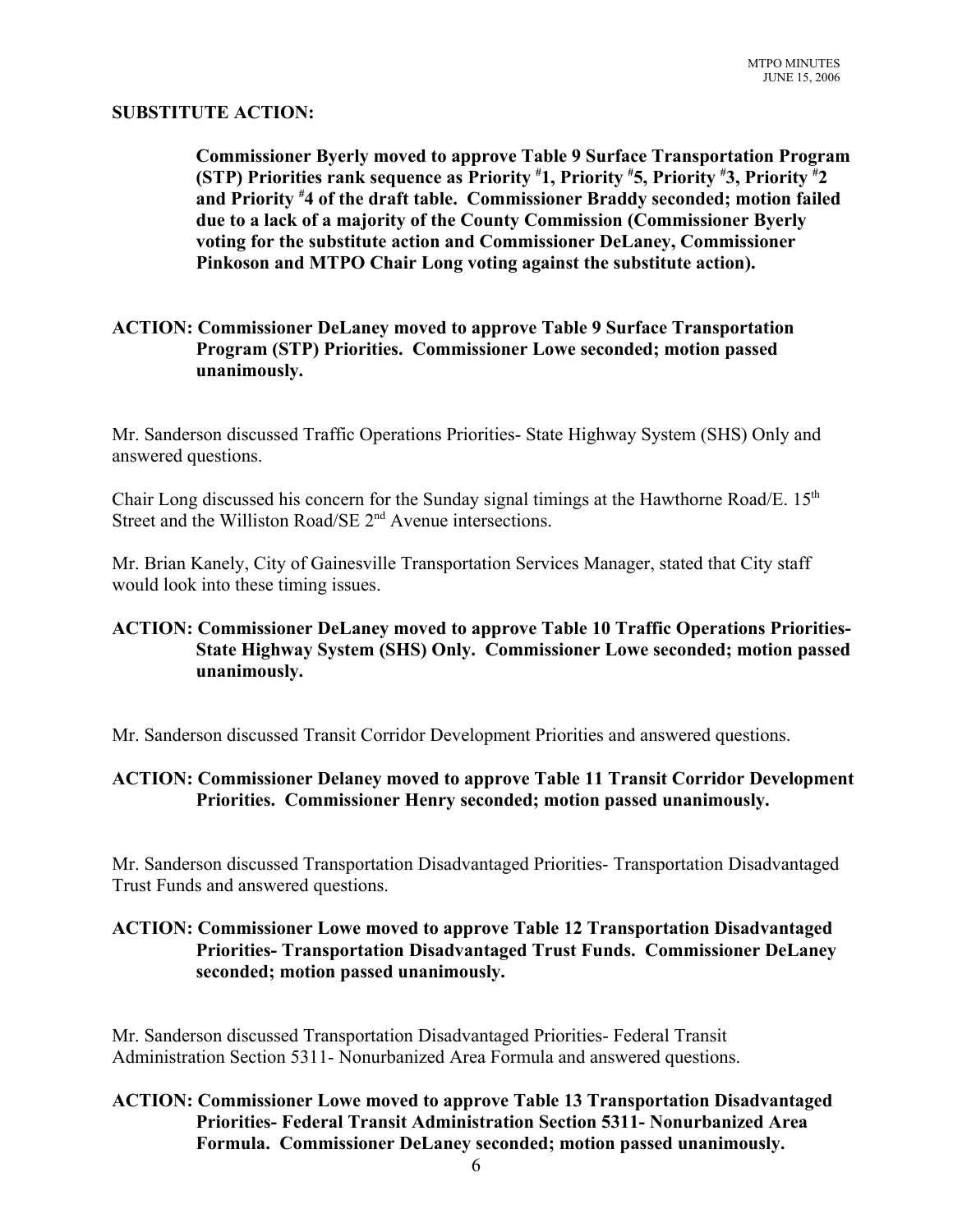Mr. Sanderson discussed Transportation Regional Incentive Program (TRIP) Priorities and answered questions.

# **ACTION: Commissioner DeLaney moved to approve Table 14 Transportation Regional Incentive Program (TRIP) Priorities. Commissioner Donovan seconded; motion passed unanimously.**

# V. MTPO PLAN EAST GAINESVILLE (PEG) SUBCOMMITTEE- VACANT POSITIONS

Mr. Sanderson stated that the MTPO needs to replace two City of Gainesville Commissioners that were serving on the PEG Subcommittee.

# **ACTION: Commissioner DeLaney moved to appoint Commissioner Lowe and Commissioner Henry to the Plan East Gainesville Subcommittee. Commissioner Lowe seconded; motion passed unanimously.**

# VI. TRANSPORTATION REGIONAL INCENTIVE PROGRAM (TRIP)

Mr. Sanderson discussed the status of the TRIP grant application and answered questions.

# VII. UPCOMING MEETINGS

Mr. Sanderson noted that the MTPO did not have any agenda items that require a meeting in July.

# **ACTION: Commissioner Braddy moved to cancel the July MTPO meeting. Commissioner Lowe seconded; motion passed unanimously.**

Mr. Sanderson stated that the next MTPO meeting would be on August  $10<sup>th</sup>$  at 6:00 p.m.

# VIII. COMMENTS

# A. MTPO MEMBER COMMENTS

A member of the MTPO requested that the US 301/State Road 20 intersection be placed on the next MTPO agenda.

Chair Long requested that MTPO staff limit the August MTPO agenda to the following three items: Hull Road Extension right-of-way; Village Action Plan work plan and scope of services; and the overpass at State Road 20 at US 301.

Mr. Hedrick stated that the NW 39<sup>th</sup> Avenue/County Road 241 intersection is being studied for warrants for a roundabout or traffic signal.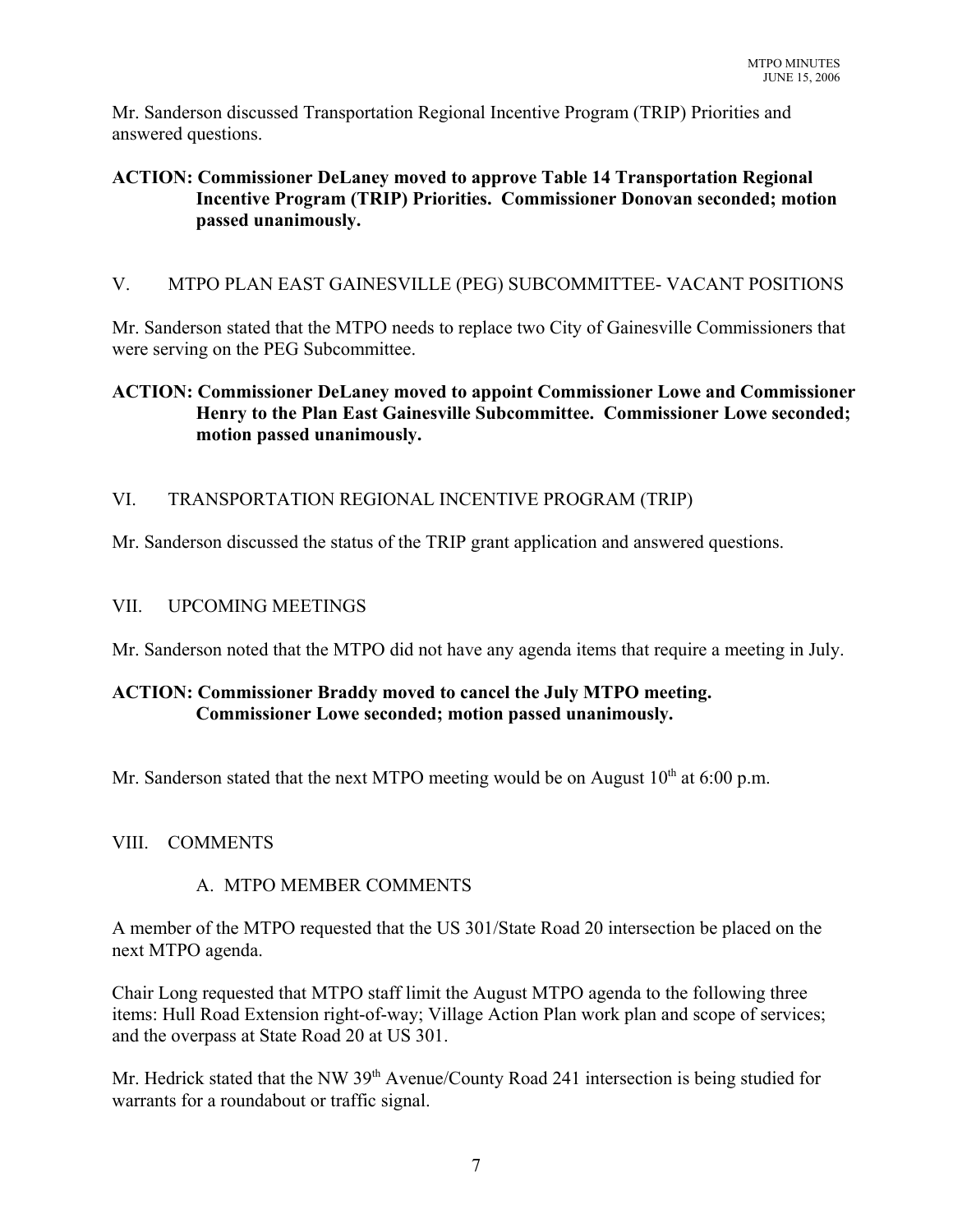A member of the MTPO discussed his concern about the traffic signal timing at the E. University Avenue/E.  $15<sup>th</sup>$  Street intersection.

Mr. Kanely stated that City staff would look at this intersection traffic signal timing.

# B. CITIZENS COMMENTS

There were no citizen comments.

# C. CHAIR'S REPORT

There was no Chair's Report.

# ADJOURNMENT

Chair Long adjourned the meeting at 9:30 p.m.

 $\mathcal{L}_\text{max} = \mathcal{L}_\text{max} = \mathcal{L}_\text{max} = \mathcal{L}_\text{max} = \mathcal{L}_\text{max} = \mathcal{L}_\text{max} = \mathcal{L}_\text{max} = \mathcal{L}_\text{max} = \mathcal{L}_\text{max} = \mathcal{L}_\text{max} = \mathcal{L}_\text{max} = \mathcal{L}_\text{max} = \mathcal{L}_\text{max} = \mathcal{L}_\text{max} = \mathcal{L}_\text{max} = \mathcal{L}_\text{max} = \mathcal{L}_\text{max} = \mathcal{L}_\text{max} = \mathcal{$ Date **Date** Lee Pinkoson, Secretary/Treasurer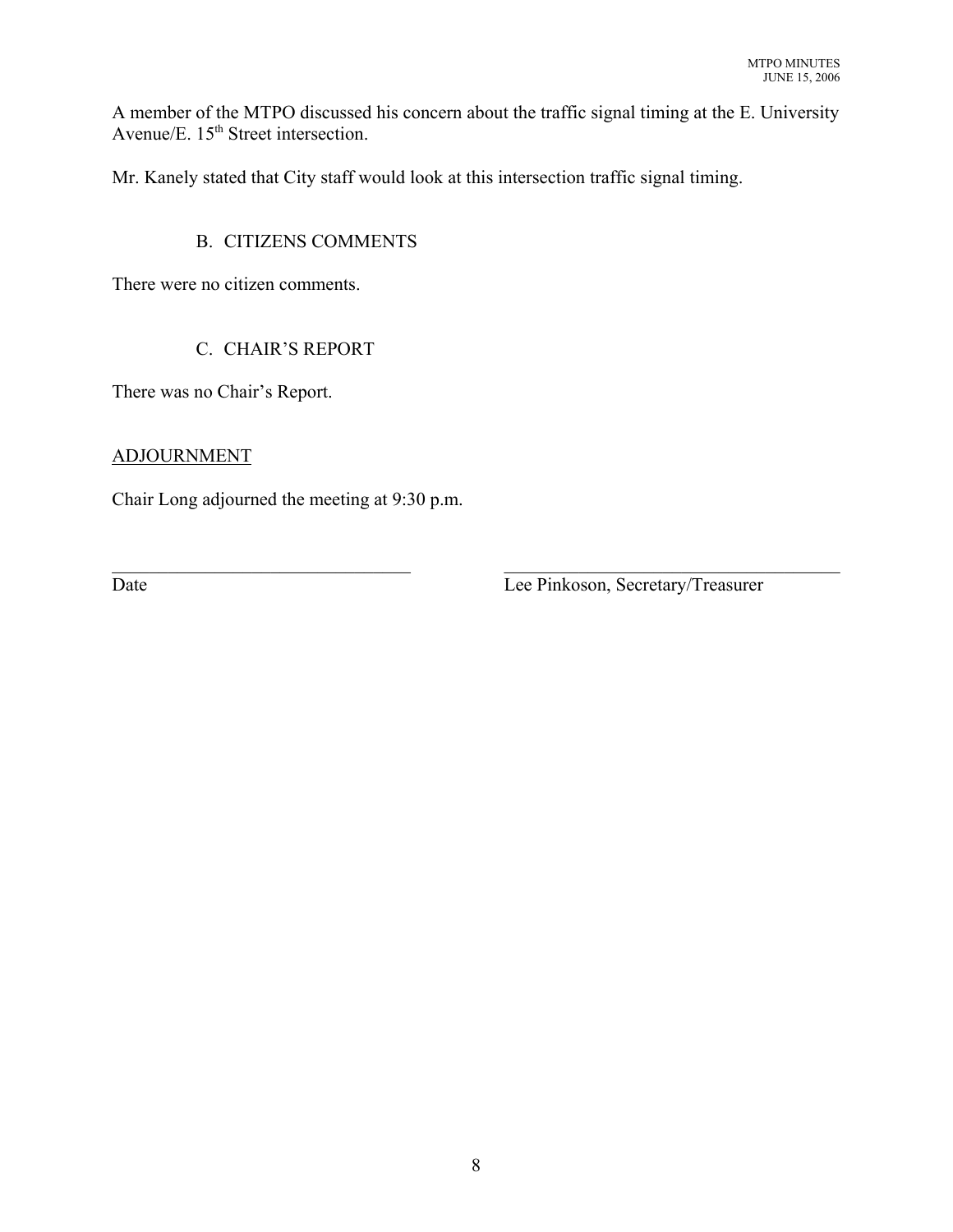# **EXHIBIT A**

Randall Reid Doug Robinson

**Interested Citizens Alachua County City of Gainesville** None Rick Drummond Jesus Gomez Austin Chapman Michael Fay Ralph Hilliard Doreen Joyner-Howard Richard Hedrick Brian Kanely Andre Sutherland

## **Florida Department of Transportation**

\* By telephone

# Provided written comments

\\Mike\Public\em06\mtpo\minutes\june15.wpd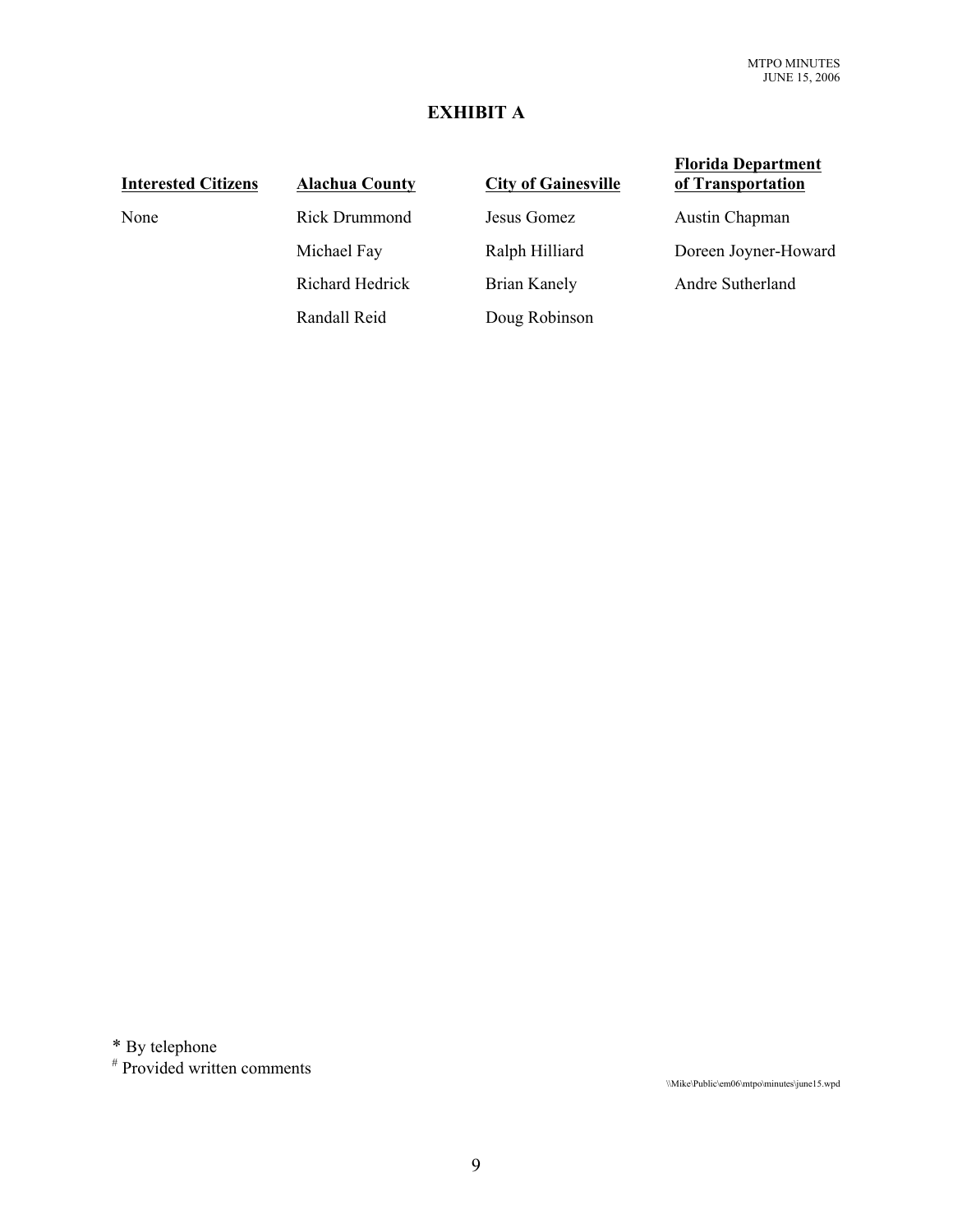## **EXHIBIT B**

# **URBAN VILLAGE- ACTION PLAN**

# **VII**

# **ACTION PLAN RECOMMENDATIONS**

Listed below are specific action plan recommendations that have been developed:

## **MTPO VILLAGE SUBCOMMITTEE**

1. Appoint an MTPO Village Subcommittee (similar to the MTPO's Plan East Gainesville Subcommittee) comprised of two City Commissioners, two County Commissioners and the University of Florida's MTPO member.

Staff assistance to the Subcommittee will be provided jointly by the City of Gainesville, Alachua County and MTPO staff. This Subcommittee will oversee the implementation of this Action Plan. Assisting the Subcommittee will be a Steering Committee with representation from the following:

- A. MTPO Rural Advisor;
- B. Gainesville Chamber of Commerce;
- C. Gainesville Home Builders Association;
- D. Florida Department of Transportation;
- E. Florida Community Design Center; and
- F. all other interested stakeholders and citizens.
- 2. Request that the MTPO Village Subcommittee oversee joint University of Florida, City of Gainesville, and Alachua County land use planning for the Village area.

# **FUNDING PARTNERSHIP**

- 3. Approve a funding partnership to make funds available to Alachua County to pay one of its general planning consultants to develop the following tasks by December  $31<sup>st</sup>$ working through the MTPO Village Subcommittee:
	- A. proposed Alachua County comprehensive plan amendments needed in the unincorporated area to implement the Village vision contained in the *Urban Village: Southwest 20th Avenue Transportation Design Proposal*; and
	- B. a design template for Village transit-oriented development; and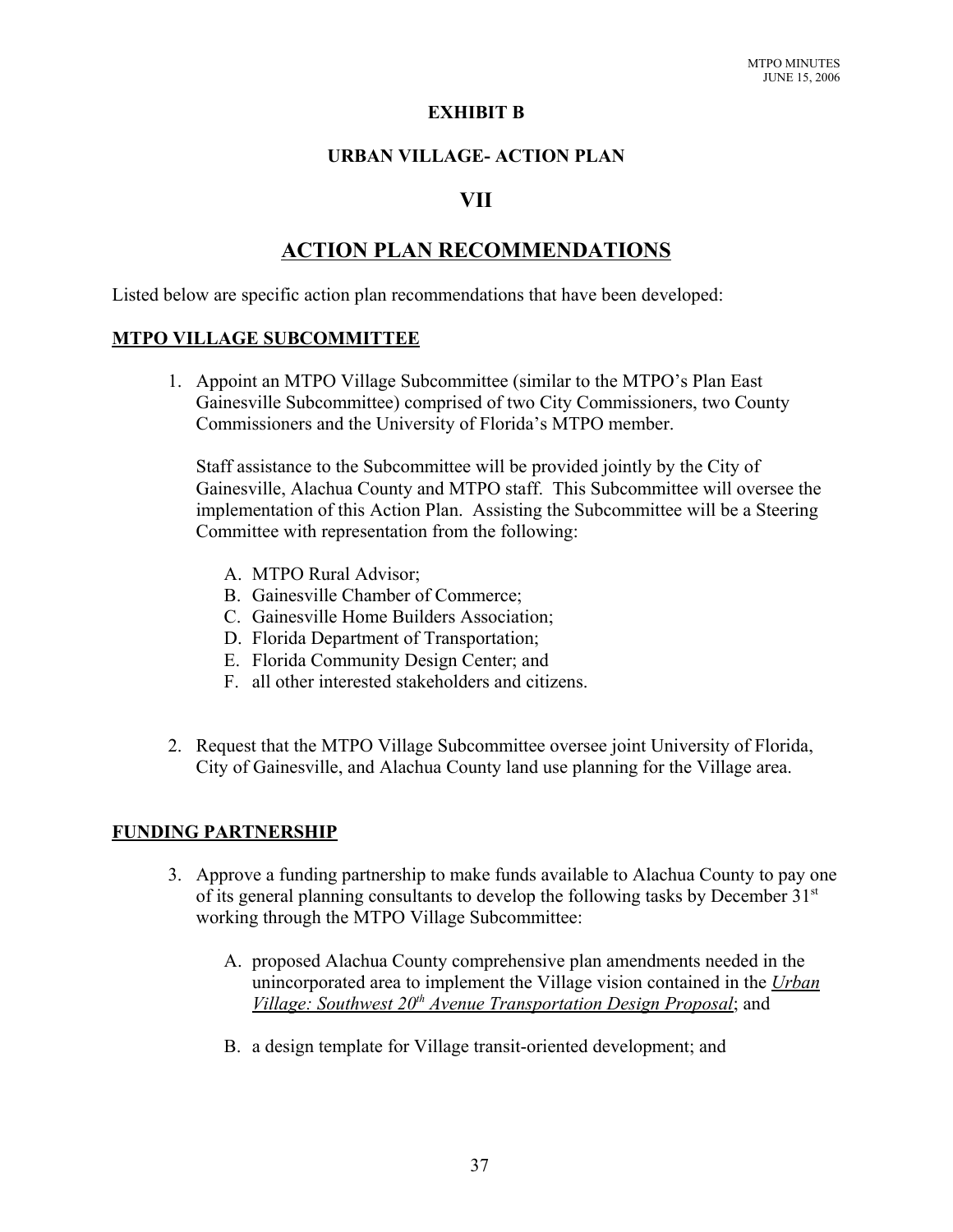C. review the available concurrency options in this report and develop recommendations concerning which concurrency option should be recommended for the Urban Village area.

*Note- This recommendation does not mean that consideration by the City of Gainesville for the Creekside at Beville Run project should be delayed during this six-month period. The review process by the City of Gainesville should proceed at the same time as these planning tasks are being developed by the County's general consultant.*

- 4. Approve the use of MTPO charrette funds to match an equal amount of funds contributed by the City of Gainesville and Alachua County to pay Alachua County for the work tasks performed by the County's general planning consultant.
- 5. Request that the University of Florida consider being an equal funding partner in this effort.

# **PROJECT DEVELOPMENT AND ENVIRONMENTAL STUDIES**

- 6. Request that the Florida Department of Transportation (FDOT) complete its Project, Development and Environmental Study for SW 20<sup>th</sup> Avenue using the MTPO approved auto-merge (a) design as soon as possible.
- 7. Request that the MTPO Village Subcommittee discuss the need for a project, development and environmental (PD&E) study for the extension of Radio Road west of SW 34<sup>th</sup> Street and south to SW 20<sup>th</sup> Avenue and determine what agency should be responsible for conducting this study.

# **UNIVERSITY OF FLORIDA**

8. Request that the University of Florida ask the Florida Department of Environmental Protection/Division of State Lands to provide either a public access easement to the developer of the Creekside at Beville Run development and/or a deed transfer to a local government for the Hull Road right-of-way on the University campus west of SW 34<sup>th</sup> Street. [*Note that this may also be necessary for the Radio Road extension.*]

# **WORK PLAN AND SCOPE OF SERVICES**

9. Request that the City of Gainesville, Alachua County, University of Florida and MTPO staff develop a work plan and scope of services.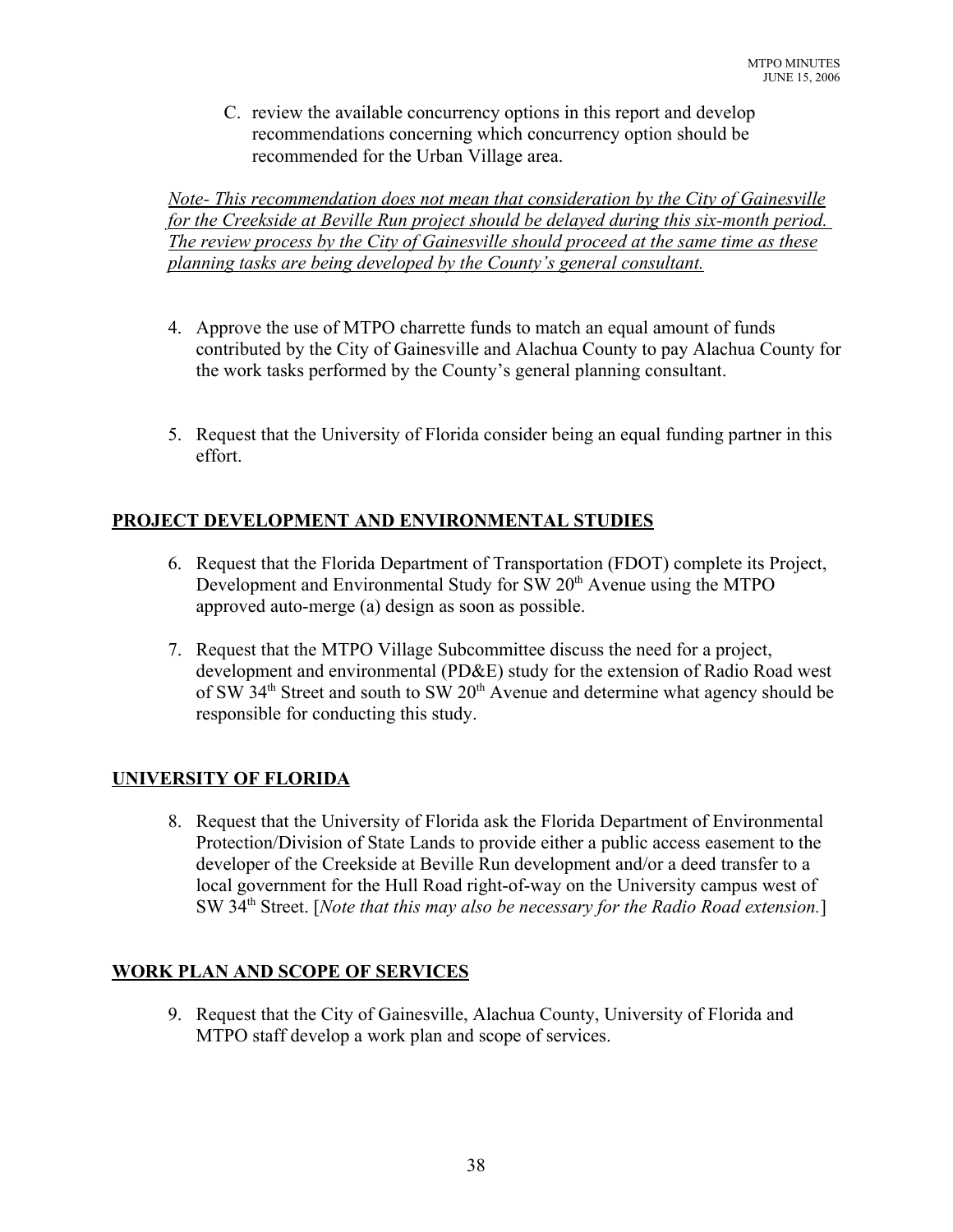

FAX (352) 955-2209 **SUNCOM 625-2200** (352) 955-2200

## **CONSENT AGENDA METROPOLITAN TRANSPORTATION PLANNING ORGANIZATION FOR THE GAINESVILLE URBANIZED AREA**

**Jack Durrance Auditorium Thursday, 6:00 p.m.** Alachua County Administration Building **June 15, 2006 Gainesville, Florida**

#### **STAFF RECOMMENDATION**

#### **Page # 7 CA. 1 MTPO Minutes- May 2, 2006 APPROVE MINUTES**

This set of MTPO minutes is ready for review

**Page # 17 CA. 2 State Road (SR) 329 (Main Street) Median APPROVE STAFF Construction Plans** RECOMMENDATION

> Enclosed are 60 percent design plans for medians located between Depot Avenue and SW  $16<sup>th</sup>$  Avenue

#### **Page #** CA. 3 SW 20<sup>th</sup> Avenue Transportation Design APPROVE STAFF **Proposal- Contract Revision RECOMMENDATION**

This contract revision is to accept 10 color copies of the final product instead of six color copies and 14 black and white copies

**Page # 27 Transportation Improvement Program APPROVE AMENDMENT (TIP) Amendment**

> Regional Transit System staff has requested this change in order to begin the grant process to purchase buses with Surface Transportation Program funds

**Page # 33 CA. 5 Transportation Disadvantaged Program- APPROVE MR. GITHENS Board Member Appointments** AND MS. WOOD

> The Alachua County School Board is recommending that Mr. Githens be the voting member on this Board and Ms. Wood serve as the alternate